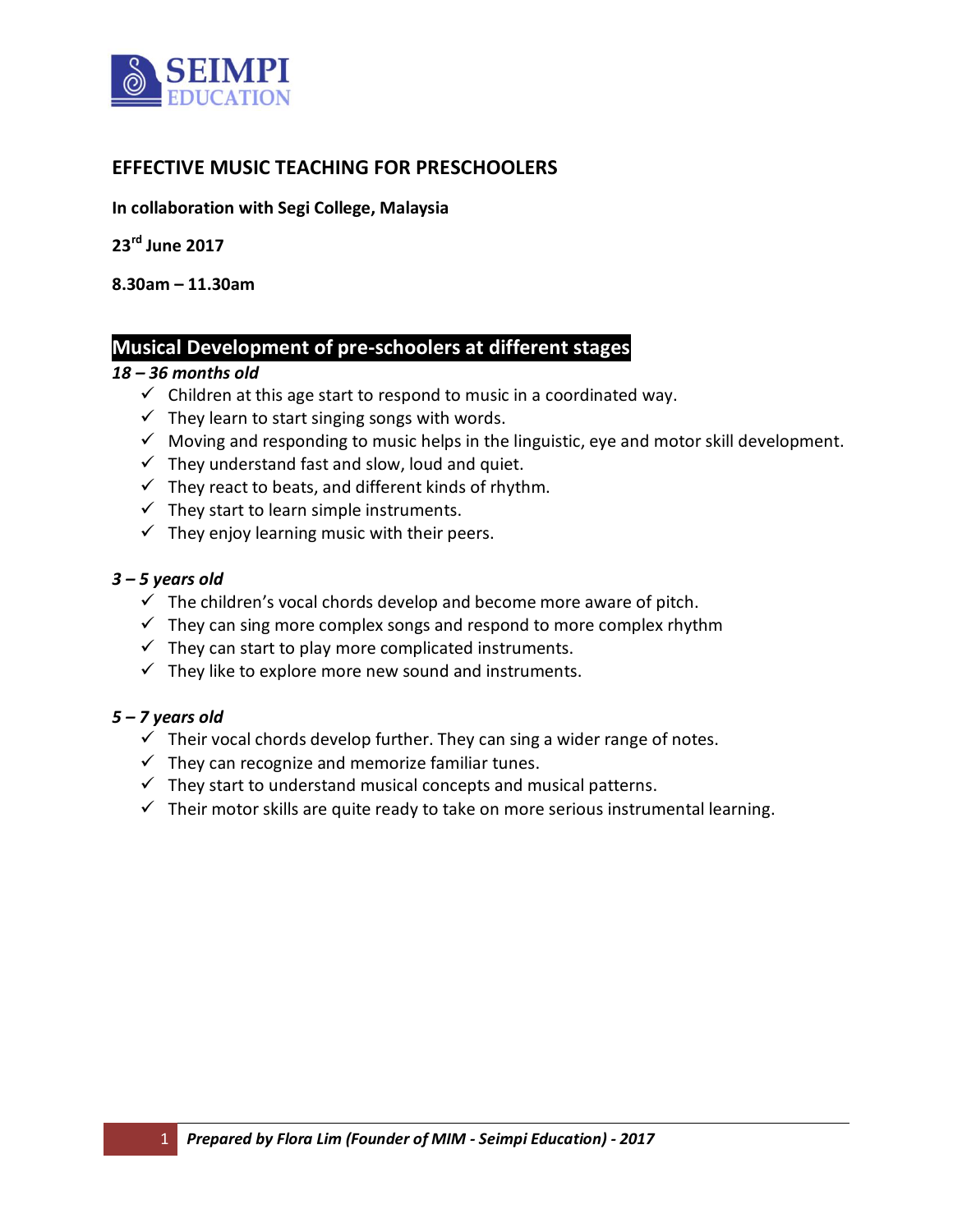#### **MIM® Teaching Techniques to enhance learning capacity**

#### *Providing the core concepts*

The ability to present all teaching matters to children from a very fundamental level is a skill that every pre-school teacher should have. It is especially crucial when teaching pre-schoolers, more so for infants and toddlers. A teacher has to put himself or herself in pre-schoolers' shoes, thinking through the very fundamental learning process to reach the objectives of the teaching goal. John Medina, the renown molecular biologist says, "the brain process meaning before detail. Providing the gist, the core concept first is like giving a thirsty person a tall glass of water. And the brain likes hierachy. Starting with general concepts naturally leads to explaining information in hierachical fashion. "

#### *Engaging all senses*

Not only we need to know how to get down to the learning level of pre-school children, we also must know how to approach teaching from different angle. This technique not only stimulate the brain to look at a subject with different perspective, it can also enhance the memory and give more stimulation to improve cognitive skills too.

#### *Priming effect*

Priming effect is an implicit memory effect in which exposure to one stimulus influences the response to another simulus. We use this technique extensively in the infants and toddlers level especially on stimulating visual recognition of music symbols. We have been pleasantly surprised at how early our children start to embrace music literacy.

#### *Making connections*

An intelligent child is able to make connections with what they learn presently and what they learnt in the past. The level of this ability in a child is hereditary. However, we can help our children to build up a habit to constantly connecting facts and linking up subjects and matters in learning.

## **MIM Component – Singing**

# London Bridge

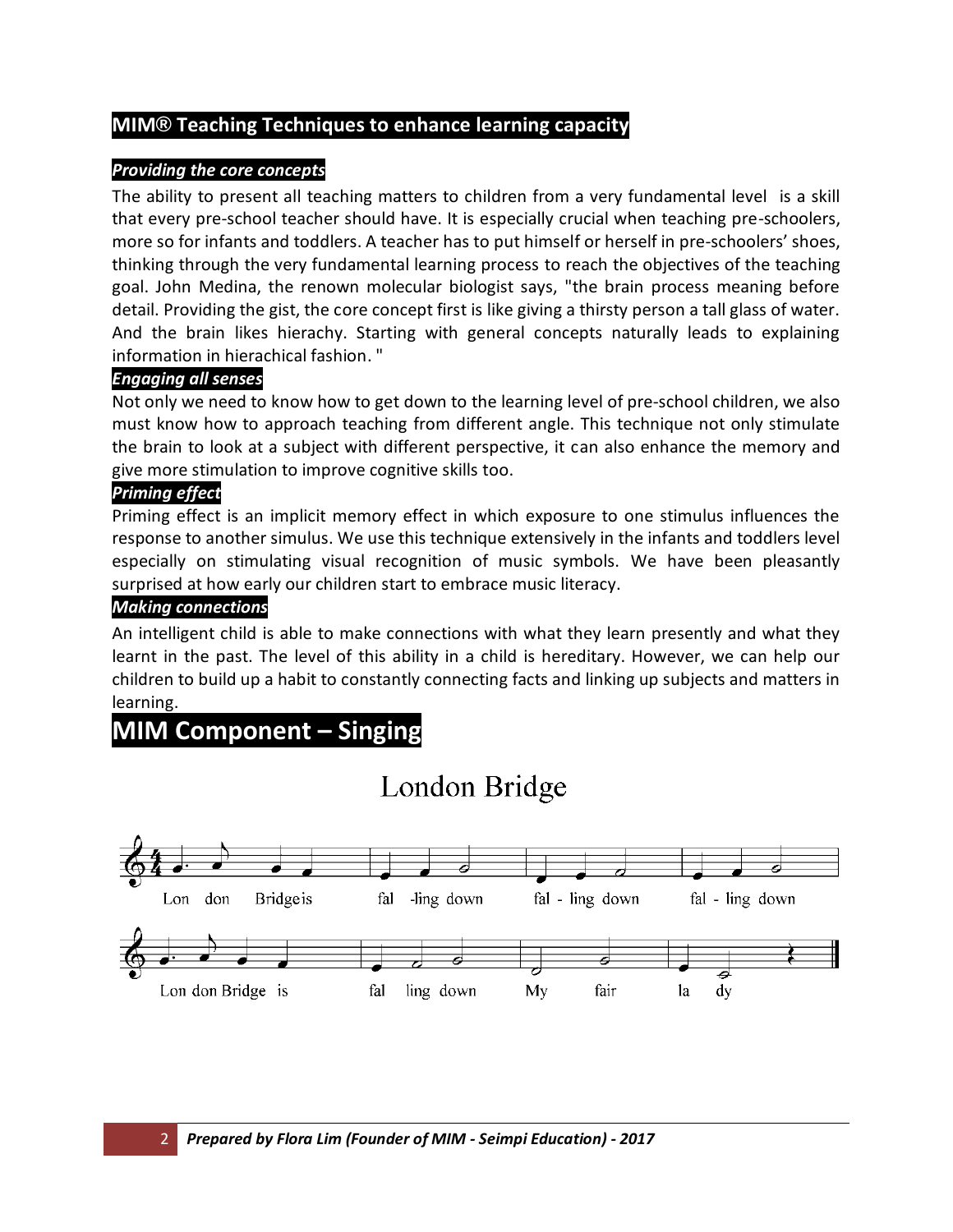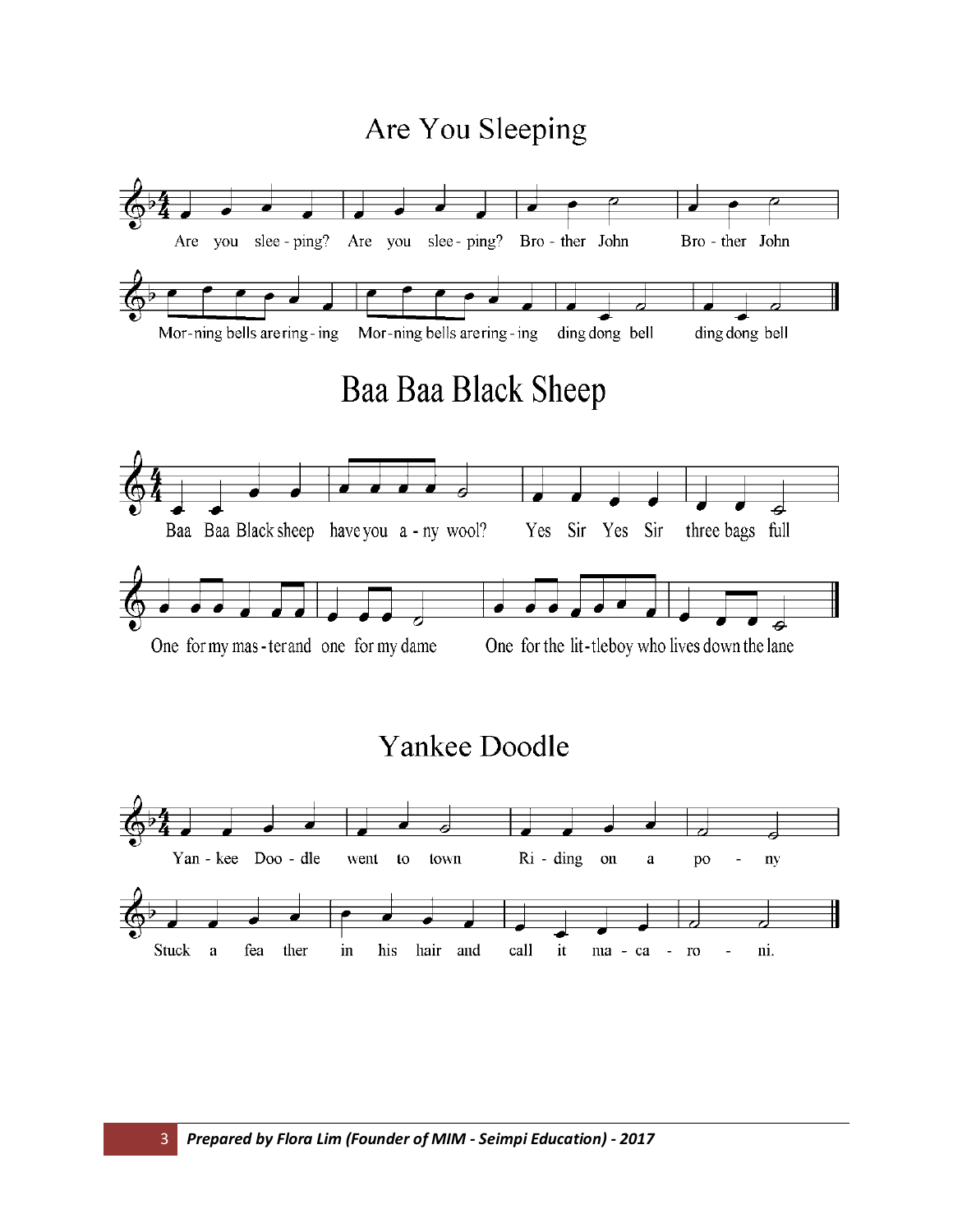# Chan Mali Chan



# **MIM Component – Memory/Speed Reading**